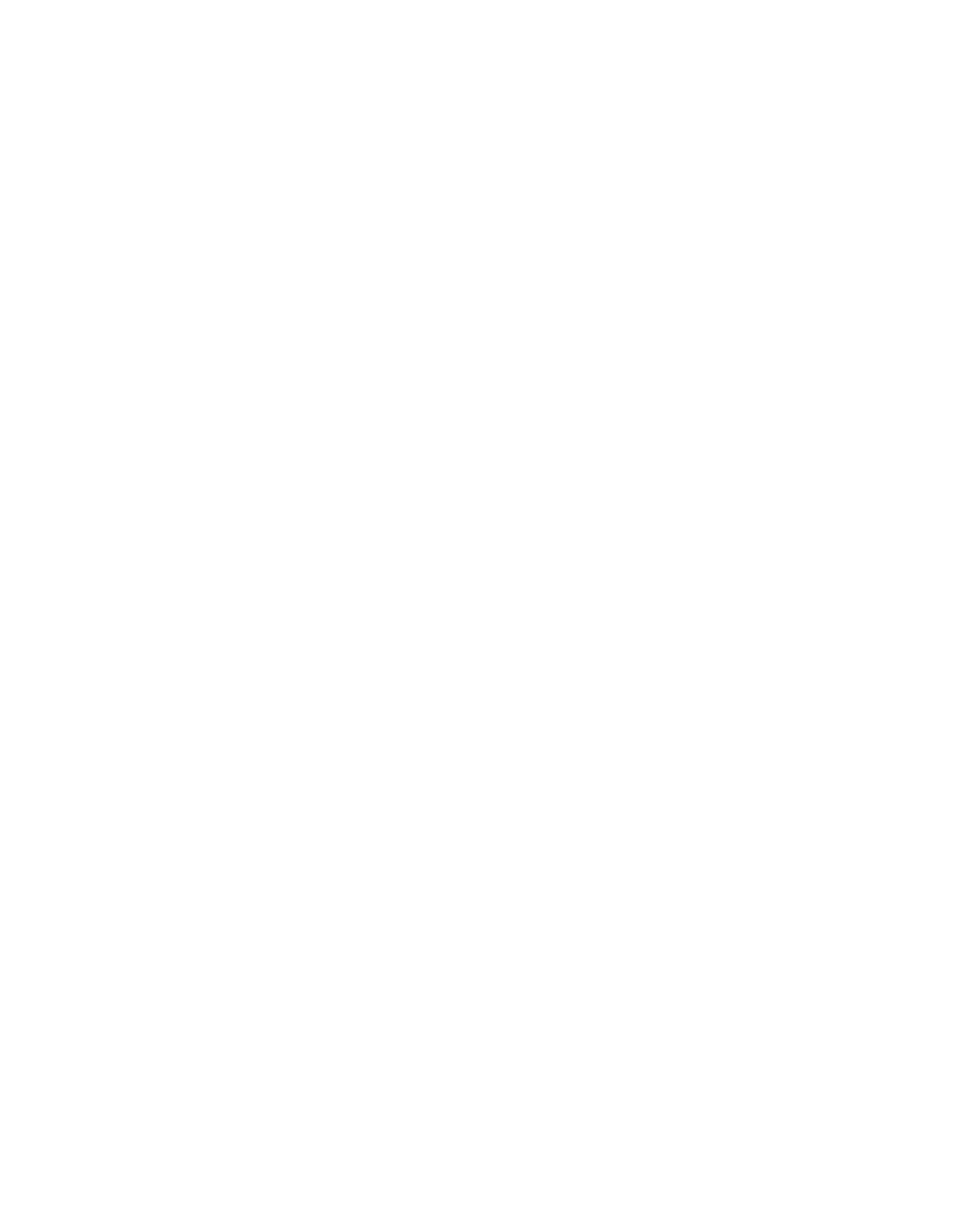# **1. Basic Principles**

Moisture management throughout the growing season is a critical factor for production of high-quality vegetables. Even relatively short periods of inadequate soil moisture can adversely affect crops. Supplemental irrigation is beneficial in most years, since rainfall in the mid-Atlantic region is rarely uniformly distributed, even in years with above-average precipitation.

Moisture stress has varying effects on plants depending on developmental stage and type of stress. Moisture deficiencies occurring early in the crop cycle may delay maturity and reduce yields and quality. Shortages later in the season often decrease quality, as well as yields, or even result in irreversible crop damage. Over-irrigation, especially late in the season, can reduce quality and post-harvest life of the crop. Table C-1 shows the periods of crop growth when an adequate supply of water is critical for high quality vegetable production.

Applying the proper amount of water at the correct time and location is critical for achieving the optimum benefits from irrigation. The crop water requirement, termed evapotranspiration, or ET, is equal to the quantity of water lost from the plant (transpiration) plus that evaporated from the soil surface. Knowledge of ET is the most important factor for effective irrigation management. Many factors must be considered when estimating ET. The most important factor is the amount of solar radiation, which provides the energy to evaporate moisture from the soil and the plant. Other important factors are air temperature, wind speed, and humidity level. Different crops also have different rates of transpiration.

Instruments that measure soil moisture content are commonly used to measure changes in soil moisture and adjust irrigation schedules (see "Scheduling Irrigation with Soil Moisture Sensors" in the section C 2. Drip (Trickle) Irrigation below).

| Crop        | <b>Most Critical Period</b>            | Crop                | <b>Most Critical Period</b>                 |
|-------------|----------------------------------------|---------------------|---------------------------------------------|
| Asparagus   | Brush (period following fern mowing)   | Onions: dry         | Bulb enlargement                            |
| Beans: lima | Pollination and pod development        | Peas                | Seed enlargement and flowering              |
| Beans: snap | Pod enlargement                        | Peppers             | Flowering and fruit development             |
| Broccoli    | Head development                       | Potatoes: white     | Tuber set and tuber enlargement             |
| Cabbage     | Head development                       | Potatoes: sweet     | Root enlargement                            |
| Carrots     | Root enlargement                       | Radishes            | Root enlargement                            |
| Cauliflower | Head development                       | <b>Strawberries</b> | Establishment, runner development,          |
| Corn        | Silking and tasseling, ear development |                     | fruit enlargement                           |
| Cucumbers   | Flowering and fruit development        | Squash: summer      | Bud development and flowering               |
| Eggplants   | Flowering and fruit development        | Tomatoes            | Early flowering, fruit set, and enlargement |
| Lettuce     | Head development                       | Turnips             | Root enlargement                            |
| Melons      | Flowering and fruit development        |                     |                                             |

#### **Table C-1. Most Critical Periods of Water Needs by Crops**

#### **Crop Water Requirement**

**Plant factors** that affect the crop water requirement are crop species and variety, canopy size, leaf characteristics (size, shape, wax coating and orientation), plant population density, rooting depth, and stage of growth and development of the crop. The plant canopy size and shape influences transpiration, light absorption, reflection, and the rate that water evaporates from the soil. Crops that feature a canopy with more surface area for transpiration and sunlight interception (mature corn, potatoes, snap beans) use more water than crops which do not have an extensive canopy (onions, immature plants, recently transplanted crops). Rooting depths vary with crop species and may be affected by soil compaction, hard pans, and pH. Rooting depth determines the volume of soil from which the crop can draw water and is important when determining to what depth the soil must be wetted by irrigation. For most vegetables, effective rooting depth is approximately 12 inches.

Plant growth stage influences vegetable susceptibility to moisture stress. Irrigation is critical when establishing newly seeded or transplanted crops. During the first 1-2 weeks of seedling or transplant growth, the root system is not yet established in surrounding soil and irrigation can significantly increase plant survival, especially when soil moisture is marginal. Irrigation can also increase the uniformity of emergence and final stand of seeded crops. For seeded crops, reduce the rate of application and the total volume of water per application to avoid crusting (cohesion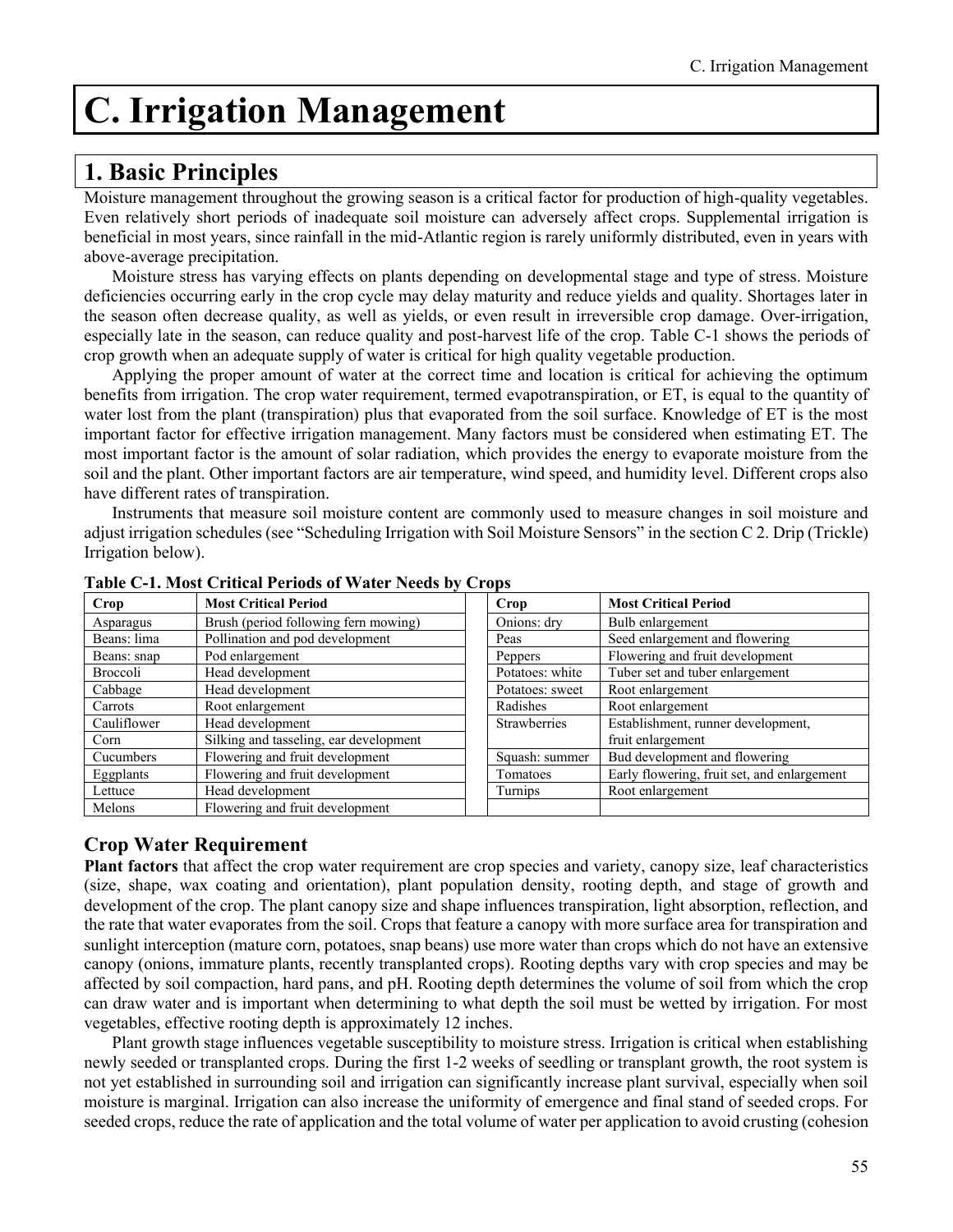of soil particles at the surface). If crusting is present, continue to apply low rates at high frequency while seedlings are emerging. Keeping the soil surface moist will reduce the force necessary for seeding emergence. Water use by vegetable crops increases up to full canopy and then will decrease thereafter. For warm season crops, peak water use can be as much as 0.30 inches per day in mid-summer.

**Cultural practices also influence ET**. Cultivation, mulching, weed growth, and method of irrigation are factors to consider. Cultivation generally increases soil evaporation but if crop roots are pruned or damaged by the cultivator, water uptake and transpiration may be reduced. Shallow cultivation may help eliminate soil crusts and improve water infiltration from rainfall or irrigation. Weeds compete with the crop for water and increase the volume lost through transpiration. Sprinkler irrigation wets the entire crop area and results in greater evaporation loss than trickle/drip irrigation that wets only the area in the region of the plant root system. Trickle/drip requires more frequent irrigation to prevent plant stress due to the relatively small, wetted area.

**Soil factors must also be considered.** Soils with high levels of silt, clay, and organic matter have greater available water-holding capacities than do sandy soils or soils that are compacted (Table C-2). Available water refers to the amount of water that a plant can withdraw from the soil. Soils with high available water-holding capacities require less frequent irrigation than soils with low available water-holding capacities. Low water holding capacity soils like loamy sands and sandy loams require frequent irrigation in smaller amounts due to the low holding capacity.

Another soil factor that influences irrigation practices is the soil infiltration rate. Water should not be applied to soils at a rate greater than the rate at which soils can absorb water; This can be problematic in silt and clay loam soils particularly with sprinkler irrigation. Excessive irrigation may lead to erosion from runoff and promote disease development. Table C-3 lists the typical infiltration rates of several soils.

| <b>Soil Texture</b>             | <b>Available Water Holding</b><br>Capacity (inch of water/<br>inch depth of soil) |
|---------------------------------|-----------------------------------------------------------------------------------|
| Coarse sand/compacted sands     | $0.02 - 0.06$                                                                     |
| Fine sand                       | $0.04 - 0.09$                                                                     |
| Loamy sand                      | $0.06 - 0.12$                                                                     |
| Sandy loam                      | $0.11 - 0.15$                                                                     |
| Fine sandy loam/compacted loams | $0.14 - 0.18$                                                                     |
| Loam and silt loam              | $0.17 - 0.23$                                                                     |
| Clay loam and silty clay loam   | $0.14 - 0.21$                                                                     |
| Silty clay and clay             | $0.13 - 0.18$                                                                     |

**Table C-2. Available Water Holding Capacity Based on Soil Texture**

#### **Table C-3. Soil Infiltration Rates Based on Soil Texture**

| <b>Soil Texture</b> | <b>Soil Infiltration Rate</b><br>(inch/hour) |
|---------------------|----------------------------------------------|
| Coarse sand         | $0.75 - 1.00$                                |
| Fine sand           | $0.50 - 0.75$                                |
| Fine sandy loam     | $0.35 - 0.50$                                |
| Silt loam           | $0.25 - 0.40$                                |
| Clay loam           | $0.10 - 0.30$                                |

### **Irrigation Principles**

There is no simple method to accurately schedule irrigations since all the above factors interact to determine actual ET. In the absence of reliable methods to estimate ET, the following should be kept in mind when deciding when and how much to irrigate:

- 1. Soils vary greatly in water-holding capacity and infiltration rate. Silt and clay soils and soils high in organic matter can hold much more water than sandy soils low in organic matter.
- 2. Water loss from plants and the soil surface is much greater on clear, hot, windy days than on cool, overcast, humid days. During periods of hot, dry weather, when the crop is at full canopy, ET rates may reach 0.3 inch/day or higher.
- 3. Research shows that irrigating to maintain soil moisture levels in a narrow range, just below field capacity (60 to 80% available soil moisture), results in better crop performance than if the range is broader. Soil moisture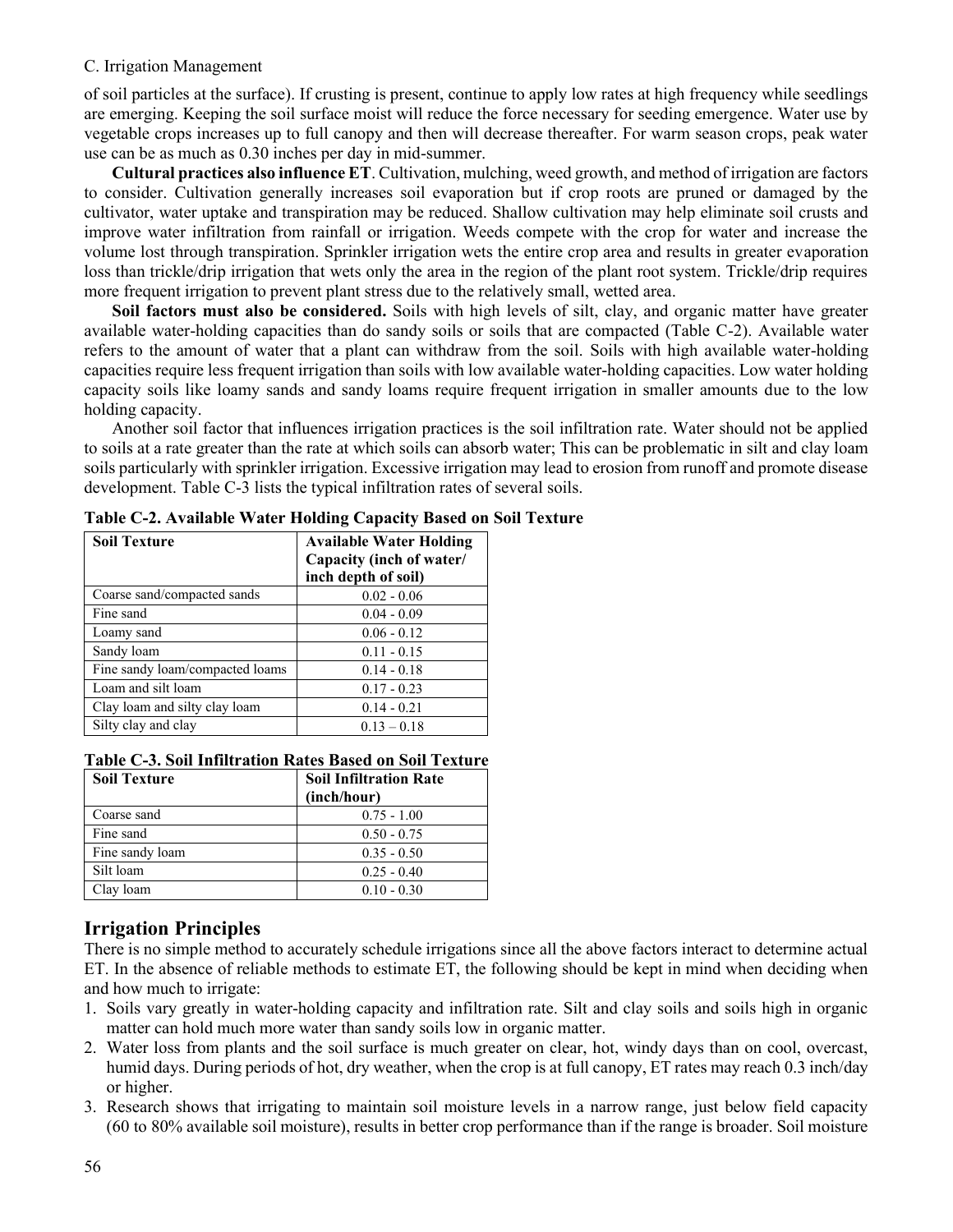monitoring is therefore a more accurate way to determine irrigation needs.

- 4. Plastic mulches reduce evaporation from the soil but also reduce the amount of water that can reach the root zone from rain. Thus, much of the natural precipitation should be discounted when scheduling irrigations for crops grown under plastic mulch.
- 5. On moderate moisture holding capacity soils, apply 0.25-0.75 inches of water per irrigation. This will ensure that water reaches active areas of the root zone. The exception is during early crop growth and establishment when lower rates may be appropriate. With sandy soils daily irrigation, applying only what can be used that day is best. Splitting or pulsing the daily application with a  $2+$  hour break between applications has shown benefits particularly in very coarse soil.
- 6. If irrigation water has a high salt content (for example wells in coastal aquifers or tidal streams), excess water should be applied per irrigation to leach any salts before they are concentrated by evaporation. It is necessary to regularly measure the salinity of tidal surface water to prevent crop damage.
- 7. Total weekly water needs for vegetable crops will increase up to full canopy and decrease thereafter. Irrigation rates should be adjusted accordingly. Critical crop stages such as fruiting, or tuber bulking should also be considered in determining weekly irrigation rates.

# **2. Drip (Trickle) Irrigation**

Drip (or trickle) irrigation is used on a wide range of vegetable crops. Drip (or trickle) irrigation is a method of slowly applying small amounts of water directly to the plant root zone. Water is applied frequently, often daily or several times a week, to maintain favorable soil moisture conditions. The primary advantage of drip irrigation systems is that water use is more efficient than with overhead sprinkler irrigation systems. In many cases, one-half or less of the water applied with sprinkler or surface systems is required with drip systems because there is no evaporation loss from the soil surface. Most of the water conservation from drip occurs early season. The difference in water use between drip and sprinkler is negligible once full canopy is achieved. In addition, substances applied through the drip irrigation system, such as pesticides and fertilizers, can be conserved along with water provided that the drip system is managed correctly.

Drip irrigation systems have several other advantages over sprinkler and surface irrigation systems. Low flow rates and operating pressures are typical for drip systems. These characteristics lead to lower energy and equipment costs. Once in place, drip systems require little labor to operate, can be automatically controlled, and can be managed to apply precisely the amount of water needed by the crop, which also reduces operating costs. With most drip systems, disease and insect damage is reduced because leaves are not moistened by irrigation water. In addition, the areas between rows remain dry, which reduces weed growth and water use, as well as pests and pathogens in these areas of the field. Another advantage is that field management operations can continue during irrigation.

There are also potential problems with drip irrigation systems. Most drip irrigation systems require a higher level of management than other irrigation systems. Moisture dispersal throughout the soil is limited, and usually a smaller soil water reserve is available to plants. Under these conditions, the potential to stress plants is greater than with other types of irrigation systems. Drip systems must be carefully managed to avoid localized moisture stress.

The equipment used in drip systems can present potential problems. Drip irrigation equipment can be damaged by insects, rodents, and laborers. Pressure regulation is critical, and filtration is required. The drip system, including pump, headers, filters, and connections must be checked and ready to operate before planting. Failure to have the system operational could result in costly delays, poor plant survival or irregular stands, and reduced yield. Drip systems cannot be used for frost control. Calculating the length of time required to apply a specific depth of water with a trickle irrigation system is more difficult than with sprinkler systems. Drip systems add additional cost for processing vegetables, are not adapted to drilled crops such as peas and, therefore, may not be economical for these crops.

Drip irrigation is especially effective when used with plastic film or organic mulches. Unlike sprinkler systems, trickle systems apply water to only a small portion (wetted zone) of the total crop acreage. Usually, a fair assumption to make is that the mulched width approximates the extent of the plant root zone and should be used to calculate system run times for most vegetables. Table C-4 shows the amount of water applied per hour with a drip irrigation system, based on the drip tube flow rate and the total cropped area (excluding drive rows). The use of this table requires that the drip system be operated at the pressure recommended by the manufacturer.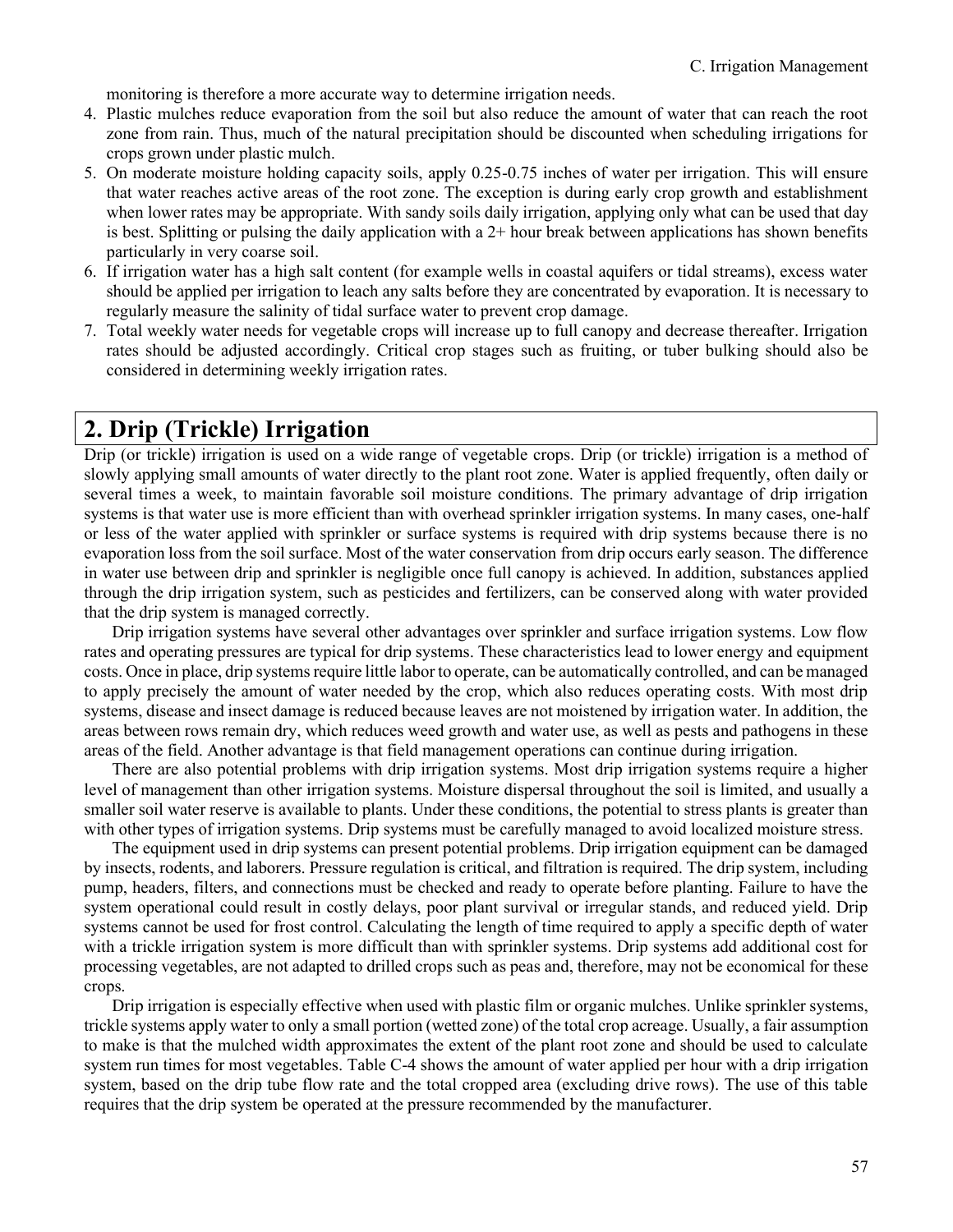| <b>Drip Tape Flow</b> |      |          |      | Tape Spacing (ft) |      |      |      |
|-----------------------|------|----------|------|-------------------|------|------|------|
| Rate ( $gpm/100$ )    | 2.5  |          |      |                   |      |      |      |
| 0.22                  | 0.08 | 0.07     | 0.05 | 0.04              | 0.04 | 0.03 | 0.03 |
| 0.34                  | 0.13 | $0.11\,$ | 0.08 | 0.07              | 0.05 | 0.05 | 0.04 |
| 0.45                  | 0.17 | 0.14     | 0.11 | 0.09              | 0.07 | 0.06 | 0.05 |
| 0.67                  | 0.26 | 0.21     | 0.16 | 0.13              | 0.11 | 0.09 | 0.08 |

#### **Table C-4. Irrigation Applied per Hour per Cropped Acre (Inches)**

Table C-5 presents the maximum recommended irrigation period for drip irrigation systems. The irrigation periods listed assume that 50% of the available water in the root zone is depleted (see next section on the use of soil moisture monitoring equipment for determining when this occurs). Soil texture directly influences the water-holding capacity of soils and, therefore, the depth reached by irrigation water.

#### **Table C-5. Maximum Number of Hours per Application for Drip Irrigated Vegetables**

Based on a 12-inch deep root zone and irrigation at 50% soil moisture depletion during the day. Cut the maximum run times in half for nighttime irrigation and when active crop water use is not occurring.

| <b>Soil Texture</b>        | <b>Estimated</b><br>Wetted |      | <b>Maximum Run Time (hours)</b><br>by Tape Flow Rate (gpm/100') |      |      |
|----------------------------|----------------------------|------|-----------------------------------------------------------------|------|------|
|                            | Width (in)                 | 0.22 | 0.34                                                            | 0.45 | 0.67 |
| <b>Coarse Sand</b>         | 8                          | 1.5  | 1.0                                                             | 0.7  | 0.5  |
| <b>Fine Sand</b>           | 10                         | 3.3  | 2.1                                                             | 1.6  | 1.1  |
| <b>Loamy Sand</b>          | 12                         | 5.1  | 3.3                                                             | 2.5  | 1.7  |
| <b>Sandy Loam</b>          | 16                         | 9.8  | 6.4                                                             | 4.8  | 3.2  |
| <b>Fine Sandy Loam</b>     | 20                         | 15.1 | 9.8                                                             | 7.4  | 5.0  |
| <b>Loam and Silt Loam</b>  | 24                         | 22.7 | 14.7                                                            | 11.1 | 7.4  |
| Clay Loam                  | 24                         | 19.3 | 12.5                                                            | 9.4  | 6.3  |
| <b>Silty Clay and Clay</b> | 24                         | 17.0 | 11.0                                                            | 8.3  | 5.6  |

### **Scheduling Irrigation with Soil Moisture Sensors**

Irrigation scheduling is a management practice used to determine how often to irrigate and how much water to apply with each irrigation. Irrigation duration was discussed in the previous section and should be based on soil available water-holding capacity and soil moisture depletion level. Soil moisture sensors are tools used to measure soil water. This then can be used to determine how much the soil moisture has been depleted and when irrigation should be scheduled.

#### **Determining Soil Moisture Levels: Hand-Feel Method**

The easiest and cheapest method to determine soil moisture levels for irrigation scheduling. Soil samples are collected using a soil probe or shovel and the moisture level is estimated by "feeling" the soil and comparing to known conditions. This method can allow for multiple depth of sample and is not susceptible to equipment failures however it does require an experienced operator to get consistent results. The United States Department of Agriculture Natural Resource Conservation Service USDA-NRCS provides an excellent guide to using the hand feel method available at *https://www.nrcs.usda.gov/Internet/FSE\_DOCUMENTS/nrcs144p2\_051845.pdf* or at your local NRCS office.

#### **Tensiometers**

Tensiometers are excellent tools for determining irrigation frequency because they indirectly measure water available in the crop root zone. Tensiometers are glass or plastic tubes filled with water a hermetically sealed with a porous ceramic tip submerged in the soil, and vacuum gauge at the other end. As the soil dries its capillary action will try to suck the tensiometer water threw the ceramic tip creating a vacuum. This vacuum is a measure soil tension or "soil suction" or "matric potential". Soil tension is a measure of how tightly water is held in the soil and is measured in pressure units of centibars (cb) or kilopascals (kPa). These are different units of measurement of the same condition: soil vacuum. The soil tension measured with tensiometers is an indirect indication of soil moisture content and can be used as an indicator of irrigation need.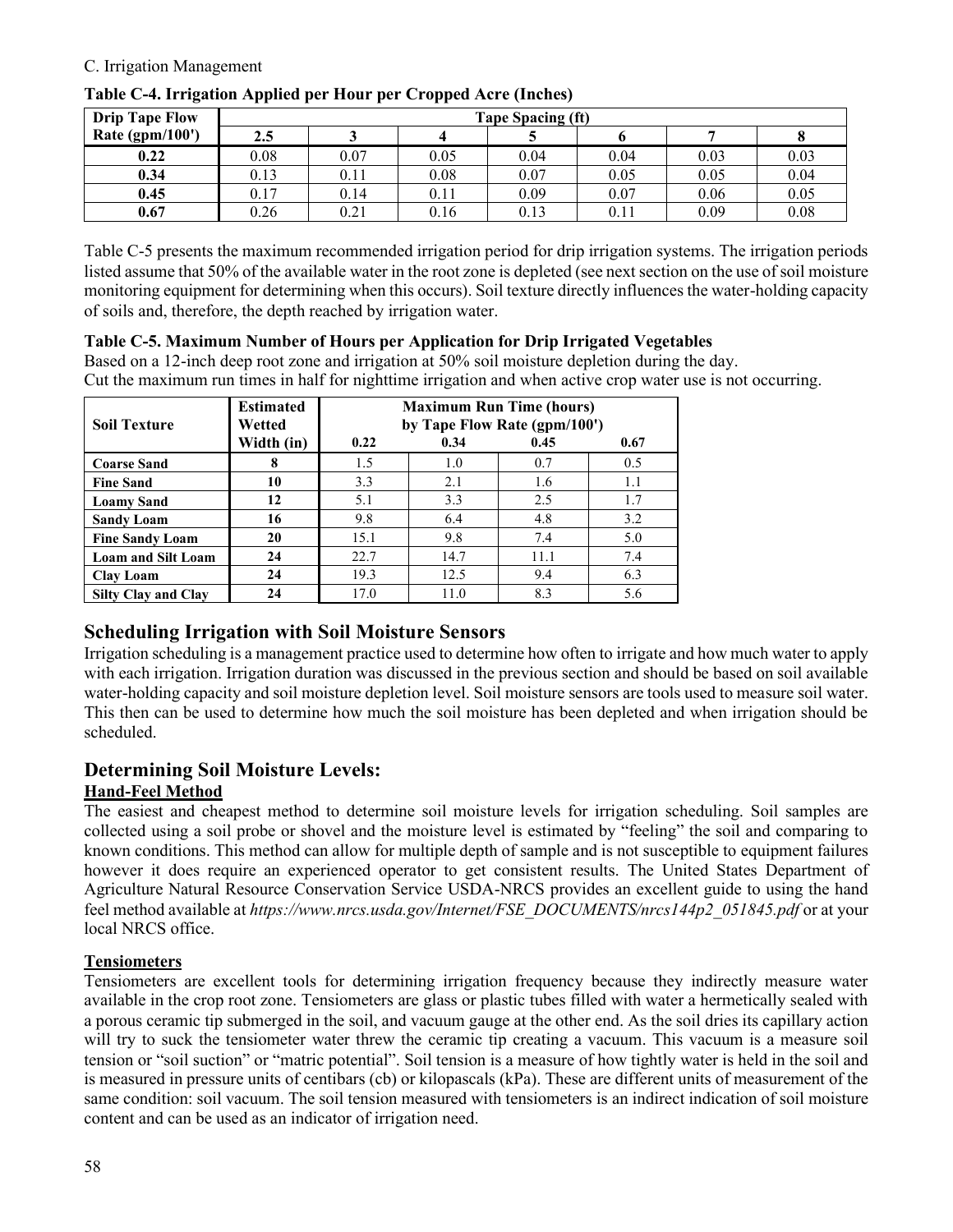Table C-6 contains guidelines for using soil tension data to schedule irrigation events. Field capacity is the moisture content at which a soil is holding the maximum amount of water it can against the force of gravity. This moisture content is reached 24 to 72 h after a saturating rain or irrigation. Field capacity corresponds to soil tension levels ranging from 5 to 10 cb in coarse-textured soils and as high as 40 cb in fine-textured soils.

| <b>Soil Texture</b>         | <b>Soil Tension (cb)</b> | <b>Soil Moisture Status and Irrigation Requirement</b> |
|-----------------------------|--------------------------|--------------------------------------------------------|
| Sand, Loamy Sand            | $5 - 10$                 |                                                        |
| Sandy Loam, Loam, Silt Loam | $10 - 20$                | Soil at field capacity; no irrigation required         |
| Clay Loam, Clay             | $20 - 40$                |                                                        |
| Sand, Loamy Sand            | $20 - 40$                |                                                        |
| Sandy Loam, Loam, Silt Loam | $40 - 60$                | 50% of available water depleted; irrigation required   |
| Clay Loam, Clay             | $50 - 80$                |                                                        |

The soil tension range corresponding to the time when irrigation should begin is also influenced by **soil texture**. In coarse-textured soils, irrigation should begin at soil tensions of 20 to 40 cb. In extremely coarse-textured soils, irrigation may be necessary at even lower tensions (see Table C-6). Conversely, medium- and fine-textured soils do not need to be irrigated until soil tensions reach higher values, as shown in Table C-7. For all soil types, irrigate when a maximum of 50% of available water has been depleted. Lower depletion allowances may be used depending upon specific crop and management needs.

The utility of tensiometers in fine-textured soils is limited due to the range of detection. When soil dries beyond the 80 cb tension level, the column of water in the tensiometer "breaks," allowing air to enter the device. After breaking tension, the device ceases to operate correctly until it is serviced. Thus, tensiometers are most practical in sandy or coarse-textured soils where normal soil tension levels are well below the point of breaking tension. In sandy soils it is often desirable to use  $\frac{1}{2}$  bar gauges that read in the 0-50 cb range rather than the standard 0-100 cb.

Ideally, four tensiometers per management zone should be used to account for variability in soil texture and other factors within the field. Install at least one tensiometer in the area that will likely require water sooner than other areas of the field (*e.g*., sandier soils, higher elevations). The remaining tensiometers should be placed to inscribe a triangle within the area to be irrigated, but inside field edges. The inherent variability of the irrigation system should also be considered as the overlaps of sprinklers or the reduced output of drip due to run length or slope will affect the reading. Irrigation decisions are based on the average of all the readings.

Tensiometer placement influences measured soil tension levels. Tensiometers should be placed where plant roots are actively growing. It is appropriate to monitor soil tension 6-12 inches below the soil surface and within 6- 12 inches from the plant base. If using drip irrigation, place the tensiometer axis close to the drip tape and the sensor (tip) buried 6-12 inches below the soil surface. This ensures that readings reflect moisture in the root zone and decrease when irrigation occurs. Placement near the drip tape is even more important when growing in coarsetextured soils and on raised, mulched beds. In these situations, the bed shoulders often remain very dry and placing tensiometers there will not give an accurate measure of soil tension in the active crop root zone.

Tensiometers can also be used in other ways. Placing tensiometers at various soil depths at the same location is useful for determining whether an irrigation or rainfall has reached a certain depth. Placing tensiometers at various depths is also useful for determining the depth from which plants draw the most water.

#### **Resistance Meters**

Electrical resistance meters determine soil water by measuring the electrical resistance between two wire grids embedded in a porous matrix such as gypsum, ceramics, glass fibers, or nylon cloth. To measure soil moisture, sensors are buried in the crop root zone in the soil. The electrical resistance of sensors varies with water content, which in turn is dependent upon the water content of the soil in contact with them. As the soil dries, the sensor loses water and the electrical resistance increases. Therefore, resistance changes within the sensor as measured by the meter can be interpreted in terms of soil water content. New generation "matrix" sensors are more accurate and consistent than are older "gypsum" sensors. The sensors, which have embedded stainless steel electrodes are installed at desired locations and depths in the soil during the growing season. Insulated wires from each sensor are brought above the soil surface where they can be plugged into a portable meter for reading.

Resistance sensors are generally calibrated in terms of soil water tension so that readings are applicable across soil textures. Sensors should be calibrated for each soil type. The way different commercial sensors respond to changes in soil water tension varies considerably and manufacturers provides calibration curves for their equipment.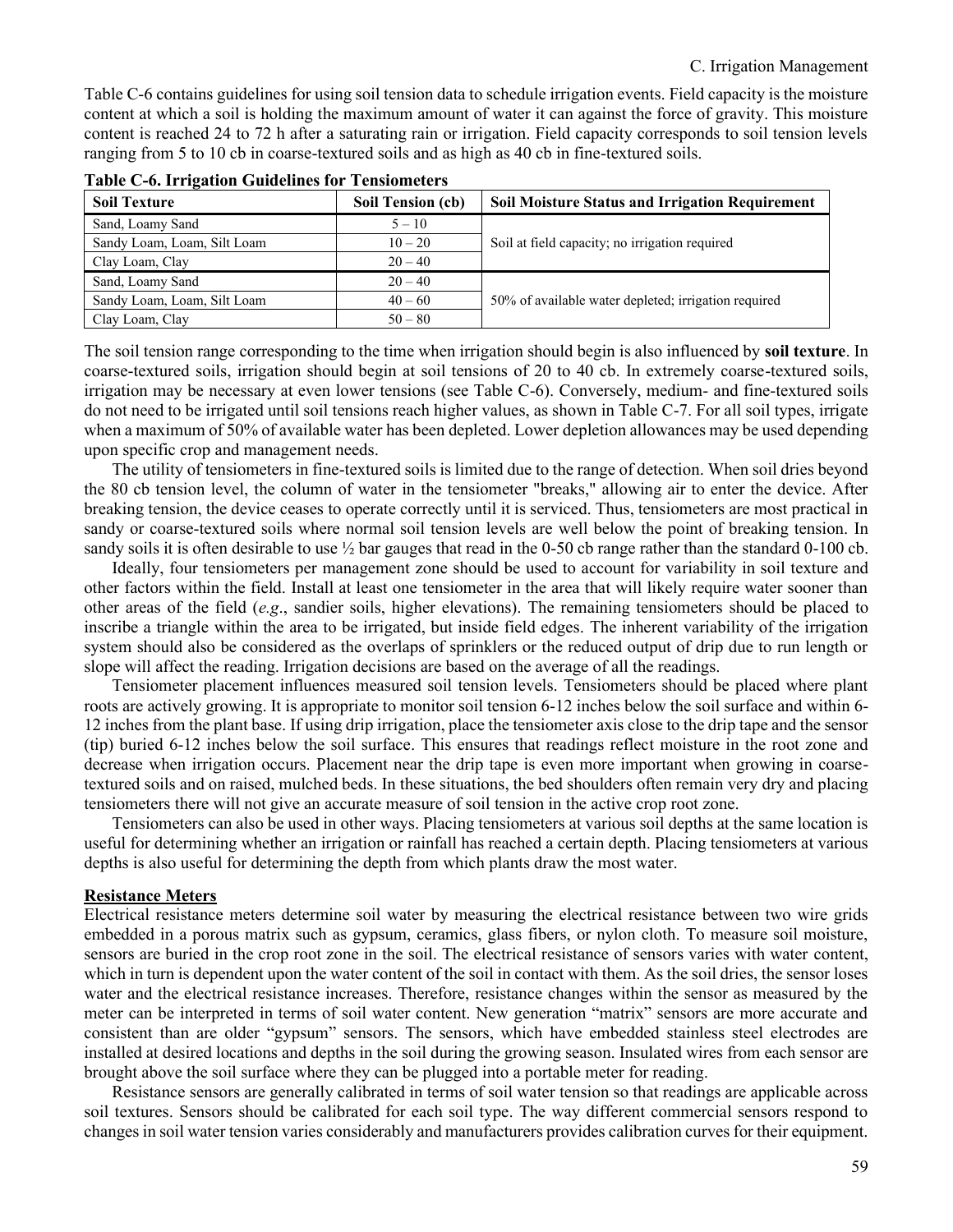When sensor readings are expressed as soil water tension, the irrigation chart in Table C-6 can be used as a guide. Prepare resistance matrix sensors according to manufacturer's recommendations before installation. This

normally requires soaking in water. Soaking removes air from the sensors and insures accurate meter readings.

Using a soil probe or auger, bore a hole in the row slightly larger than the sensor. Make a separate hole for each sensor to desired depth. Crumble up at least 3 inches of soil removed from the hole and put it back into the hole. Pour about ½ cup of water into the hole to form a slurry of mud at the bottom. Push the sensor firmly to the bottom of the hole, forcing the slurry to envelop the sensor. A good way to do this is to use a section of  $\frac{1}{2}$ -inch electrical conduit or pipe; slip the conduit over the lead wire and against the top of the sensor. Back fill the holes with soil 3 or 4 inches at a time, tamping firmly as the hole is filled. Drive a stake midway between the filled holes and tie the wire leads to the stake. Be sure to mark the wires in some manner so that you can identify which one is for the shallow sensor and which one is for the deeper sensor. Install and locate resistance sensors and meters in a similar manner as for tensiometers to give accurate information of soil water depletion.

#### **Volumetric Soil Moisture Sensors**

Volumetric soil water sensors such as TDR (Time Domain Reflectometry) and FDR (Frequency Domain Reflectometry) sensors can measure soil water accurately. They require power sources to operate (battery, solar, wired) and are typically much more expensive than tensiometers and resistance blocks. For irrigation scheduling, sensors at various depths and locations in the field are installed and monitored. Soil moisture is recorded as volume of water per volume of soil. This then can be related to available soil water percent based on a specific soil type by calibration to produce a soil water curve.

### **Maintaining Drip Irrigation Systems**

Water is carried through plastic tubing and distributed along the tubing through orifices or devices called emitters. The emitters dissipate the pressure from the system by forcing the water exiting from an emitter through orifices, tortuous flow paths, pressure reducing flow paths, or long low paths, thus allowing a limited flow of water to be discharged. The pressure-reducing flow path also allows the emitter diameter to remain relatively large, allowing particles that could clog an emitter to be discharged.

Insect damage to thin-walled polyethylene drip tubing or "tape" can be a major problem. Ants, wireworms, earwigs, mole crickets, field crickets, grubs and other insects typically damage drip tape by chewing holes through the side walls. This damage destroys the integrity of the tape, resulting in small to massive leaks that may result in poor moisture distribution and soil erosion.

Other types of drip tape damage may be mistaken for insects. For example, rats, mice, gophers and birds can chew, gnaw or peck holes in thin walled polyethylene tapes. Damaged tape should be inspected under magnification to provide clues to the source prior to taking action to remediate the responsible agent.

Although modern emitter design reduces the potential for trapping small particles, emitter clogging remains the most serious problem with trickle irrigation systems. Clogging can be attributed to physical, chemical, or biological contaminants. Filtration and occasional water treatment may both be necessary to keep trickle systems from clogging.

Bacteria can grow inside trickle irrigation tubes and form a slime that can clog emitters. Algae present in surface waters and in high iron wells can also clog emitters. Bacteria and algae can be effectively controlled by chlorination of the trickle system. Periodic treatment **before** clogging develops can keep the system functioning efficiently. The frequency of treatment depends on the quality of the water source. Generally, two or three treatments per season is adequate.

Irrigation water containing high concentrations of iron (greater than 1 ppm) can also result in clogging problems due to types of bacteria that "feed" on dissolved (ferrous) iron. The bacteria secrete a slime called ochre that may combine with other solid particles in the trickle tubing and plug emitters. The precipitated (ferric) form of iron, known commonly as rust, can also physically clog emitters. Treating water containing iron with chlorine will oxidize the dissolved iron, causing the element to precipitate so that it can be filtered and removed from the system. **Chlorine treatment should take place upstream of filters** in order to remove the precipitated iron and microorganisms from the system. Take care when adding chlorine to trickle irrigation systems, however, since concentration at or above 30 ppm can be toxic to growing plants.

Chlorine is available in either gas, liquid, or solid forms. Chlorine gas is extremely dangerous and not recommended for agricultural purposes. Solid chlorine is available as granules or tablets containing 65 to 70 percent calcium hypochlorite. Liquid chlorine is available in many forms, including laundry bleach and post-harvest wash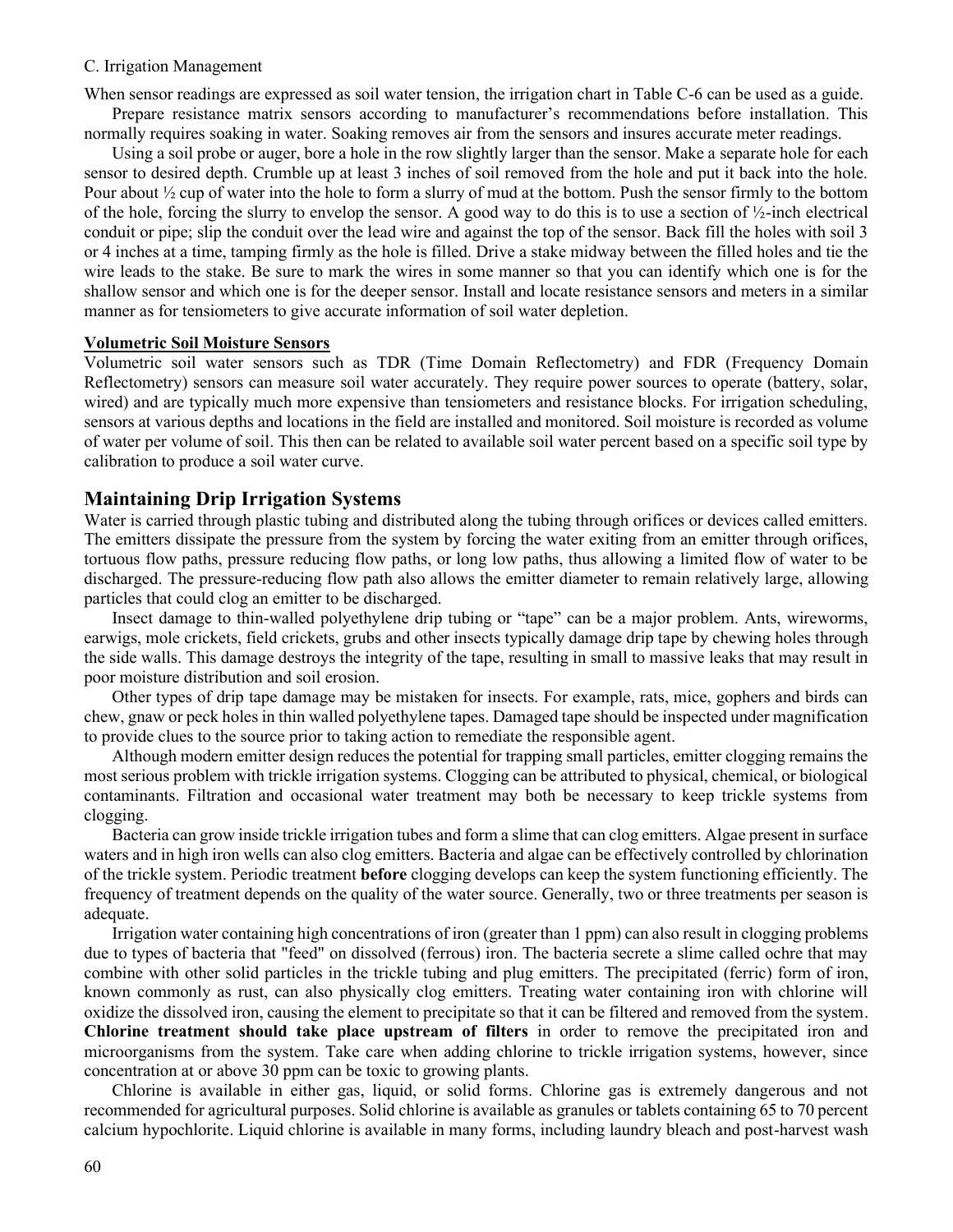materials. Liquid forms typically contain between 5 and 15 percent sodium hypochlorite. **Use chlorine only if the product is labeled for use in irrigation systems**.

Because chlorination is most effective at pH 6.5 to 7.5, some commercial chlorination equipment also injects buffers to maintain optimum pH for effective kill of microorganisms. This type of equipment is expensive but more effective than simply injecting sodium hypochlorite solution. The rate of chlorine injection required is dependent on the number of microorganisms, the amount of iron in the water source, and the method of treatment being used.

For managing dissolved iron and microbes in the water source, one of the following basic strategies is suggested as a starting point:

#### *For iron treatment:*

• Inject liquid sodium hypochlorite continuously at a rate of 1 ppm for each 1 ppm of iron in irrigation water. In most cases, 3 to 5 ppm is sufficient.

#### *For bacteria and algae treatment:*

- Inject liquid sodium hypochlorite continuously at a rate of 5 to 10 ppm where the biological load is high.
- Inject 10 to 20 ppm during the last 30 minutes of each irrigation cycle.
- Inject 50 ppm during the last 30 minutes of irrigation cycles one to two times each month. Super chlorinate (inject at a rate of 200 to 500 ppm) once per month for the length of time required to fill the entire system with this solution and shut down the system. After 24 hours, open the laterals and flush the lines.

Chlorine can be injected using many types of fertilizer/pesticide injectors, including positive displacement injection pumps. These types of pumps are powered by gasoline or electric motors and include piston, diaphragm, gear or lobe, and roller (or peristaltic) types.

The injection rate for positive displacement injection pumps can be calculated from the following equation:

#### **Injection rate of chlorine solution in gallons per hour =**

[(0.006) x (desired chlorine concentration in ppm) x (irrigation gal per minute)] **/** % chlorine in bleach or concentrate

As an example, assume household bleach (5.25% sodium hypochlorite) is being used as a chlorine solution, that a treatment level of 5 ppm of chlorine is desired, and that the trickle system has a 200 gal per minute flow rate.

Injection rate of chlorine solution in gallons per hour  $=$  $[(0.006) \times (5 \text{ ppm}) \times (200 \text{ gal/minute})] / 5.25\% = 1.14\text{-gal}$  chorine per hour

Proportional injectors are also commonly used to inject chlorine. Proportional injectors are powered by the water pressure of the irrigation system and inject materials at a rate which is proportional to the irrigation system flow rate or system pressure. Injection rates are often adjustable and are usually specified as ratios, percentages, or ppm. Table C-7 lists equivalent values of these injection rate units.

For proportional injectors, the following equation can be used to calculate the required chlorine solution injection rate:

#### **Injection rate of chlorine solution in ppm concentrate=**

 $[(100)$  x (desired chlorine concentration in ppm)] / % chlorine in bleach or concentrate

As an example, assume post-harvest wash material (12.5% sodium hypochlorite) is being used as a chlorine solution and that a treatment level of 10 ppm of chlorine is desired.

Injection rate of the chlorine solution in ppm concentrate =  $[(100) \times (10 \text{ ppm})] / 12.5\% = 80 \text{ ppm}$ 

It is important to note that both liquid and solid forms of chlorine will cause water pH to rise. This is critical because chlorine (sodium hypochlorite) is most effective in water at pH 6.5-7.5. If water pH is above 7.5, it must be reduced to 6.5-7.5 for chlorine injection to be effective as a disinfectant.

#### **Important Notes**

- **1. Approved backflow control valves and interlocks must be used in the injection system to prevent contamination of the water source. This is an absolute requirement if a public water source is used.**
- **2. Chlorine concentrations above 30 ppm may cause phytotoxicity.**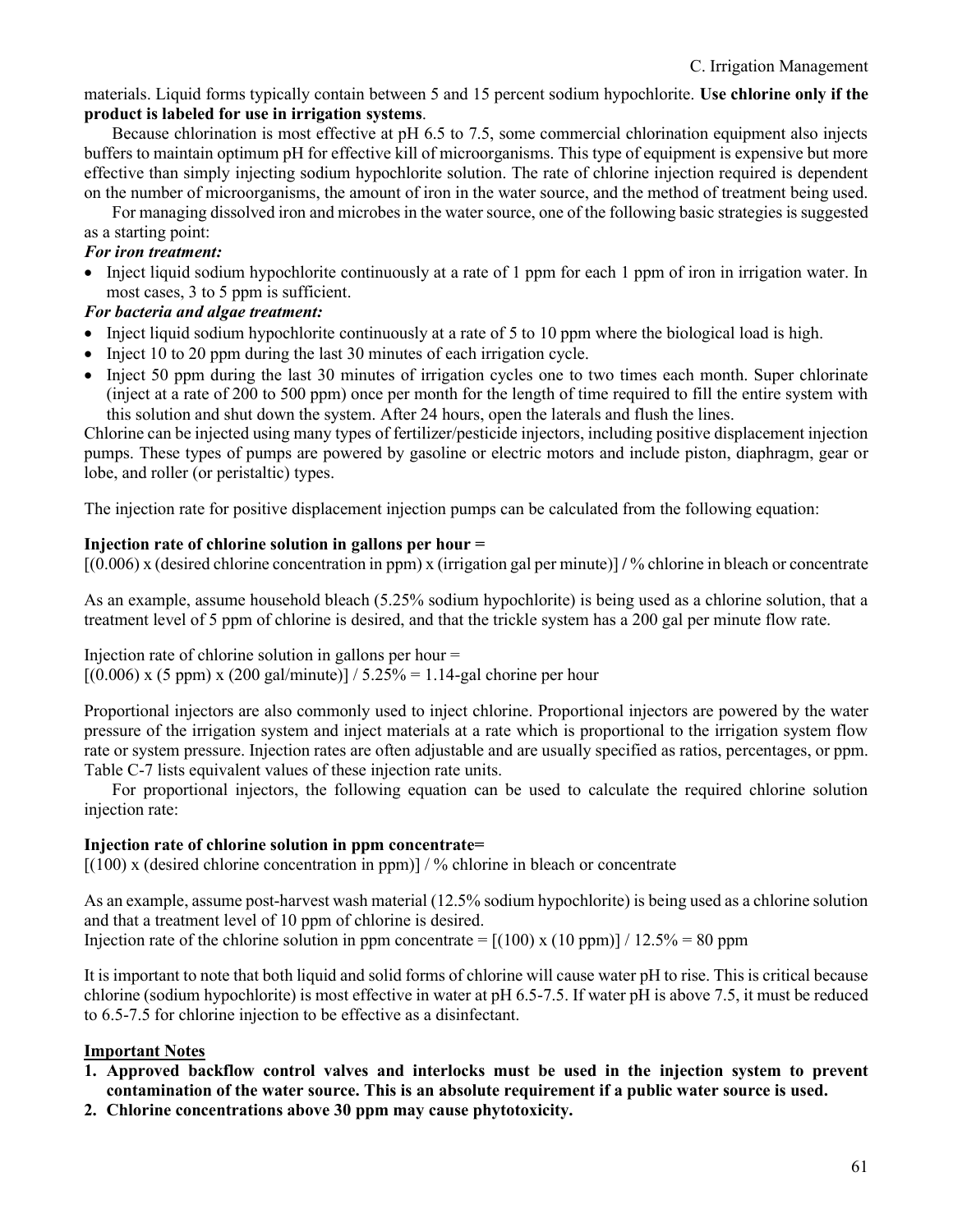| Ratio    | ppm     | Percent        |
|----------|---------|----------------|
| 1:10,000 | 100     | 0.01           |
| 1:5,000  | 200     | 0.02           |
| 1:2,000  | 500     | 0.05           |
| 1:1,000  | 1,000   | 0.1            |
| 1:500    | 2,000   | 0.2            |
| 1:200    | 5,000   | 0.5            |
| 1:100    | 10,000  | 1              |
| 1:50     | 20,000  | $\overline{2}$ |
| 1:20     | 50,000  | 5              |
| 1:10     | 100,000 | 10             |

|--|

## **3. Fertigation**

Drip irrigated crops are usually fertilized during the growing phase through the irrigation system, termed fertigation. Before considering a fertilization program for mulched-drip irrigated crops, have the soil pH checked. If a liming material is needed to increase the soil pH, the material should be applied and incorporated into the soil as far ahead of mulching as practical. For most vegetables, adjust the soil pH to around 6.5 (see Table B-1).

When using drip irrigation in combination with plastic mulch, apply the recommended amount of pre-plant fertilizer and incorporate 5-6 inches into the soil before laying the mulch. If equipment is available, apply the preplant fertilizer only to the soil area that will be covered by the mulch. This is more efficient than a broadcast application to the entire field.

The most efficient method of fertilizing an established mulched row crop is through a drip tape installed with the plastic layer (see below). Due to the very small orifices in the drip tubing/tape, a completely soluble fertilizer or liquid solution must be used through the irrigation system. While in the past a 1-1-1 (N-P<sub>2</sub>O<sub>5</sub>-K<sub>2</sub>O) ratio of completely soluble fertilizer, such as a 20-20-20 has been used successfully, in most cases, lower P concentrations are now recommended (for example 2-1-2 or 4-1-4 ratio). Solutions often are used without  $P_2O_5$  (1-0-1 ratio) and this is specifically recommended where there is a high likelihood of P precipitating out of irrigation water and clogging drip emitters (hard irrigation water supplies). If water sources contain high levels of calcium, calcium phosphate may precipitate which can clog drip emitters.

Including the essential micronutrients with the completely soluble N-P<sub>2</sub>O<sub>5</sub>-K<sub>2</sub>O fertilizer has resulted in positive yield responses. Including boron with the completely soluble N-P<sub>2</sub>O<sub>5</sub>-K<sub>2</sub>O fertilizer on sandy loam soils testing low to low-medium in boron is highly recommended for medium and high boron demand vegetable crops.

Liquid fertilizer concentrates are available for direct injection. Soluble fertilizer nutrients to be applied to plants through the drip irrigation system are first completely dissolved in water to produce a concentrate. These concentrates are usually introduced into the irrigation system following filtration using a fertilizer injector designed for this purpose.

#### **Fertigation Rates for Drip Irrigated Plasticulture Crops**

All rates of soluble fertilizers applied through the drip irrigation system are based on crop recommendations (see individual vegetable crops in chapter F). Suggested fertigation programs for common drip irrigated crops are given in chapter F for the standard linear bed feet contained in an acre of that crop. This is called the Linear Bed Foot (LBF) system for fertilizer application. Rates are adjusted if crops are planted in row widths different from the standard, (more or less linear bed feet per acre). All fertigation recommendations are expressed in lb./A. Use of LBF as a fertilizer rate assures that an appropriate rate of fertilizer will be applied, regardless of the total number LBF in the cropped area. Use of lb./A to express the fertilizer rate requires an adjustment based upon actual cropped area. The goal is to provide a specific concentration of nutrients to plant roots, or a specific amount of fertilizer within a certain volume of soil. This approach assumes that most plant roots are confined within the volume of soil comprising the bed under plastic mulch. Fertigation can occur with each irrigation event, weekly, or prior to important crop growth stages.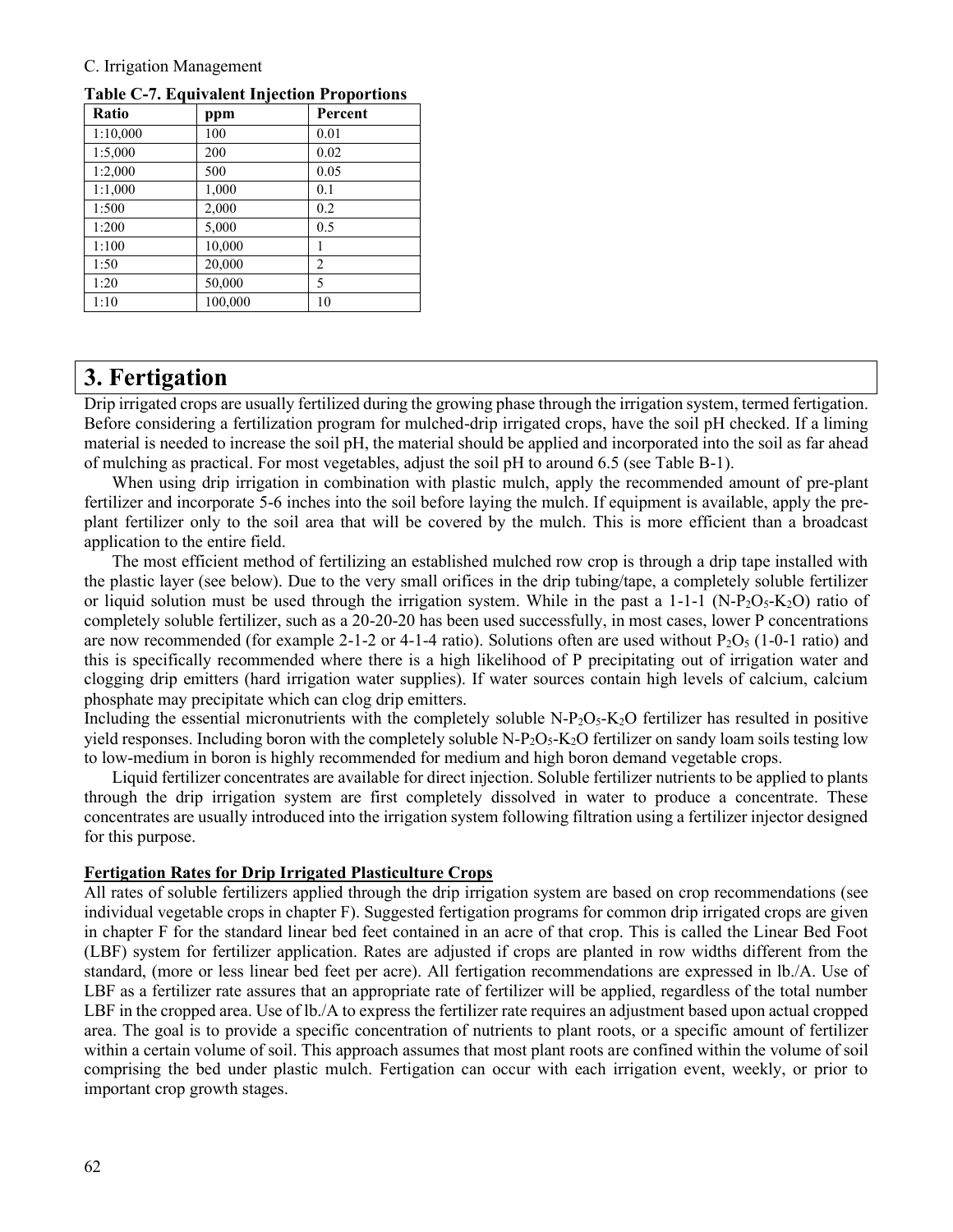#### **Calculating the fertilizer requirements for a fertigated acre based on 6-foot bed centers**

#### **a. Example for a soluble dry fertilizer to be dissolved and distributed through drip fertigation.**

If 40 pounds of N, 40 pounds of P ( $P_2O_5$ ), and 40 pounds of potash (K<sub>2</sub>O) per 7,260 linear bed feet (standard acre) per application are recommended, select a dry, completely soluble fertilizer with a 1-1-1 ratio, such as a 20-20-20. To determine the amount of 20-20-20 needed per acre, divide the percent N,  $P_2O_5$ , or  $K_2O$  contained in the fertilizer into the quantity of the respective plant nutrient needed per acre and multiply the answer by 100: [40 lb nitrogen needed  $/$  20% N in fertilizer] x 100 = 200 lb 20-20-20 per acre

#### **b. Example for a liquid fertilizer distributed through drip.**

Assume the same 40 lb. N-P<sub>2</sub>O<sub>5</sub>-K<sub>2</sub>O and a 6-6-6 liquid is used.

If one gal of this fertilizer weighs 10 lb., 67 gal of 6-6-6 liquid fertilizer per acre per application is required.

1 gal (10 lb.) of 6-6-6 contains:

10 lb. x .06 (6% N) = 0.6 lb. N in each gal

40 lb N per acre needed / 0.6 lb N per gal  $6-6-6 = 67$  gal of  $6-6-6$  needed per acre

# **4. Subsurface Drip Irrigation Systems**

Sub-surface drip irrigation, most commonly known as SDI, is the practice of using drip tape buried at depth for multi-year irrigation applications. These systems are easily automated and can significantly decrease labor requirements. Water quality is a critical component of the success of an SDI system. Maintaining adequate water quality will maximize both system performance and longevity.

SDI is best addressed in two separate categories: Short-term SDI and Long-term SDI: Short-term SDI (ST SDI) is defined by a life expectancy ranging from 3 to 10 years. However, system life alone does not define Short-term SDI. These systems are typically used on mid-valued vegetable crops (for example: processed crops). ST SDI systems are commonly designed to deliver peak ET water demand to crops giving the grower greater control in meeting the crop's water needs. Typically, drip tape is installed between 3 inches and 10 inches in depth, along each crop row on a raised bed. The headers of the drip tape can be supplied with water via surface hose or permanently buried PVC pipe; the other end of the drip lateral is typically left exposed for flushing. ST SDI offers many of the advantages of surface drip irrigation without the annual expense of drip tape replacement. After year one, insect damage from mole crickets and wire worms can be a problem with few chemical controls. These problems are reduced with deeper tape placement.

Long-term SDI (LT SDI) is characterized by a life expectancy of 10 years or greater. These systems are primarily designed for commodity crops (for example: corn, cotton). The LT SDI systems are designed to efficiently deliver water to large expanses of acreage. Due to limited water availability and high crop water demand, Longterm SDI systems are not typically designed to replenish peak volume needs, but rather used to manage soil moisture profile during periods of peak water demand. Drip tape is installed from 12 inches to 18 inches in depth depending primarily on soil characteristics. Drip tape is typically centered between rows of the crop. The drip tape is attached on each end to permanently buried PVC pipe; with one pipe serving as the water supply and the other pipe providing the flushing function. LT SDI offers many of the advantages of surface drip irrigation, however water is applied in a manner to best economize the application while fulfilling the needs of crops. In sandy soils LT SDI becomes less ideal as the capillary of the soil is low, thus limiting the ability of the deep tape to wick moisture to the surface. Disadvantages include the inability to activate surface applied herbicides, inability to irrigate the shallow root zone to improve germination, difficulty locating tape leaks in season, and the need to prevent field rutting by equipment during harvest.

# **5. Chemigation**

Chemigation is the application of any pesticide through any irrigation system and includes furrow, border, overhead and drip irrigation systems. Certain pesticides are labeled for application through irrigation systems (insecticides and fungicides commonly). Posting of areas to be chemigated is required when (1) any treated area is within 300 ft of sensitive areas such as residential, labor housing, businesses, hospitals, or any public zones such as schools, parks and playgrounds, or (2) when the chemigated area is open to the public such as golf courses or retail greenhouses.